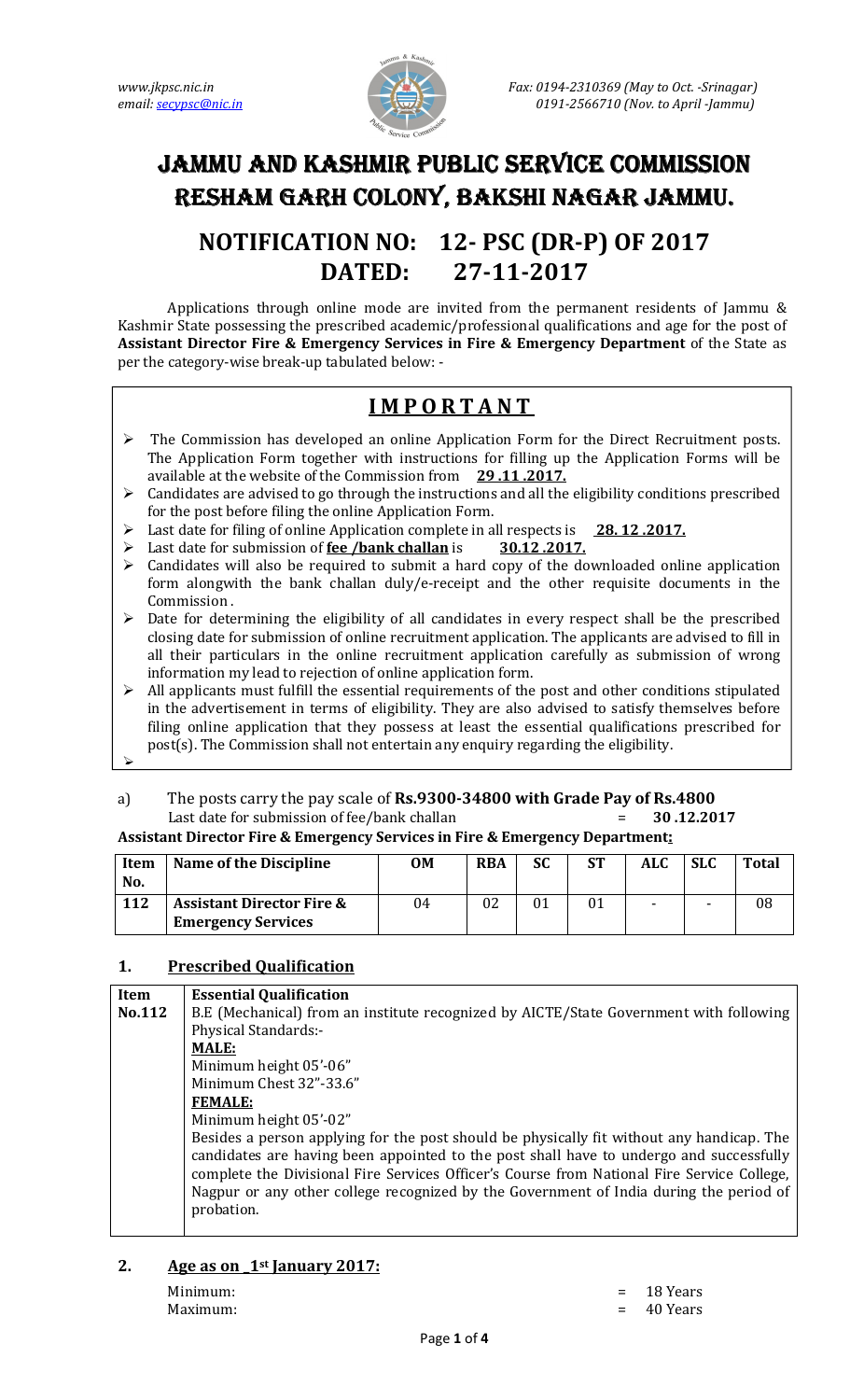| Candidates in Govt. Service:                          | $=$ 40 Years |
|-------------------------------------------------------|--------------|
| Physically Challenged candidates:                     | $=$ 42 years |
| Candidates belonging to RBA/SC/ST/ALC/SLC categories: | $=$ 43 years |
| Ex-serviceman:                                        | $=$ 48 years |

**Note: In-service Candidates:** Candidates, if already in the Government Service applying for the post as in service candidates shall also submit the copy of their application form through proper channel and their application form should reach the Commission office through their appointing authority well in time, but not in any case later than the date of his/her interview.

#### **3. Scheme of Selection:**

All applicants must fulfill the essential requirements of the post and other conditions stipulated in the advertisement. They are advised to satisfy themselves before applying that they possess the qualifications prescribed for the post. No enquiry or advice as to the eligibility will be entertained.

- (i) The prescribed qualifications are the minimum and mere possession of the same does not entitle candidates to be called for interview. Further, the summoning of candidates for interview shall convey no assurance, whatsoever, that they will be selected. Appointment order of the selected candidates will be issued by the Govt., in accordance with the availability of vacancies.
- (ii) A written test shall be conducted and the marks/points obtained by the participating candidates shall be apportioned proportionately against the marks earmarked for written test in the selection criteria. On the basis of merit obtained by the candidates in the written Examination an oral test will be conducted which may be restricted as under:-

|     | For 1-5 post              | Five times the number of posts                                |  |
|-----|---------------------------|---------------------------------------------------------------|--|
| ii  | For 6-10 posts            | Four times the number of posts subject<br>to a minimum of 25. |  |
| iii | For exceeding 10<br>posts | Three times subject to a minimum of 40.                       |  |

Thereafter, merit list will be prepared on the basis of merit obtained in the written and oral test in conformity with the criteria laid down under Rule 51 of J&K Public Service Commission (Business & Procedure) Rules, 1980 as amended from time to time.

Provided further that the candidate(s) who have secured marks equal to those secured by the last candidate, shall also be called for the Interview over and above the number of candidates short listed for oral test.

#### **4. Examination Fee:**

After successful submission of the form online, a challan will be generated indicating the basic details of the candidate which inter-alia shall indicate the amount of fee to be deposited in the J&K Bank branch as given below:-

| <b>General Category</b>    | $\overline{\phantom{0}}$<br>= | Rs.805.00 |
|----------------------------|-------------------------------|-----------|
| <b>Reserved Categories</b> |                               | Rs.405.00 |

The total amount of fee payable shall include Rs.05/- as service charges of the J&K Bank.

#### **5. Centre of Examination:**

- i. The Examination will be held at different centres located in Srinagar and Jammu cities.
- ii. The allotment of centres shall be at the sole discretion of the Commission and once a centre is allotted to a candidate, request for change of centre will neither be entertained nor will the Commission respond to request for change of centre.

#### **6. The necessary instructions regarding filling up of online applications are given herein below:-**

- i. Candidates are required to apply online through the website (**www.jkpsc.nic.in**) of the Commission. No other means/ mode of application shall be accepted.
- ii. Applicants are first required to go to the JKPSC website (**www.jkpsc.nic.in**) and click on the link "Online Application".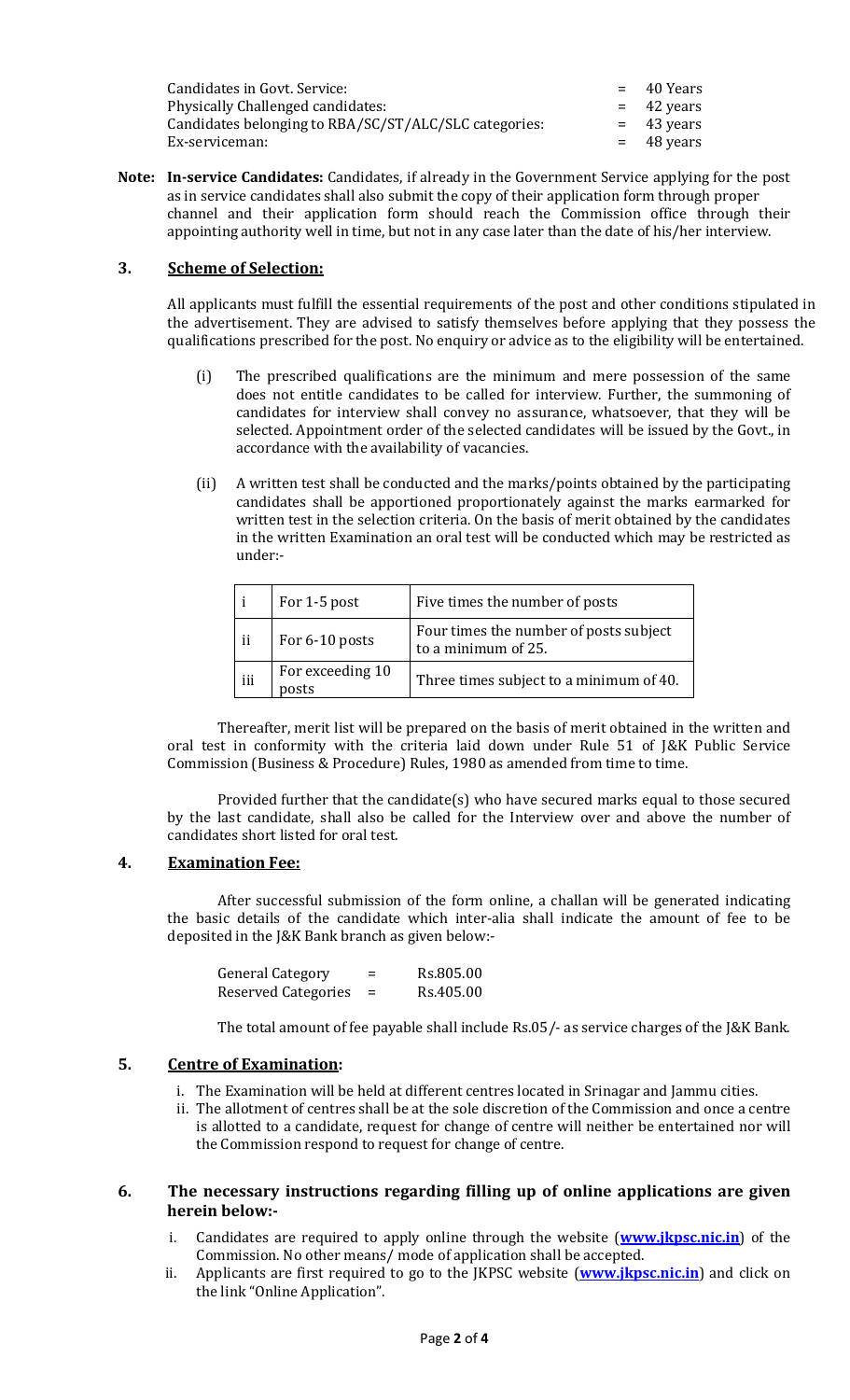- iii. An "**APPLY**" button on the window of the computer will appear and the candidates will click on the **APPLY** button against the post he/she is eligible.
- iv. On clicking "**APPLY**" button, an instruction window will appear. Candidates should read instructions carefully before clicking on "**APPLY"** button at the bottom of the webpage.
- v. On clicking "**APPLY**" button, the system will ask the candidate to fill in the personal details.
- vi. The candidate shall also be required to upload the images of recent photograph and signature. Photograph image must mention the date in which it is taken.
	- **Size of the photograph (passport size) and signature must be between 10kB to 20kB in \*.jpeg or \*.jpg only.**
- vii. By clicking on "**SUBMIT**" button at bottom of the page, it will display all facts/particulars that a candidate may have mentioned while filling up the necessary fields.
- viii. Once the candidate is satisfied about the filled in details, then, he or she may click on "**SUBMIT**" button to finally push the data into server with successful submission report, which he or she can print. In case, a candidate feels that the fields/data filled are/is wrong then he or she will be required to edit the details by pressing the **EDIT** button, until he or she is satisfied about the correctness of the information required to be filled in the desired fields.
- ix. Application once submitted cannot be edited.
- x. On successful submission of the online application, a window will open **with a link to print e-challan and application form**.
- xi. The candidate should take a printout of the fee payment challan and can deposit fees in any of the branches of Jammu and Kashmir Bank in the designated account number only printed on the e-challan. A counterfoil copy of the application fee payment e-challan duly authenticated by the bank with (a) branch name & code no and (b) date of deposit filled by the branch official shall be enclosed with the hard copy to be submitted in the office of the Commission at Resham Ghar Colony, Bakshi Nagar Jammu / Camp Office, Solina Srinagar along with other requisite documents or through portal service in registered cover provided the said service is invoked 04 days before the cut-off dates fixed for the purpose (personal delivery).
- xii. Submission of fee payment challan shall not be accepted/entertained after cut-off date fixed for the advertisement Notification.
- xiii. Please note that the above procedure is the only valid procedure for applying. No other mode of application or incomplete steps would be accepted and such applications would be rejected.

#### **7. Action against candidates found guilty of misconduct: -**

 Candidates are advised not furnish any false or suppressed/fabricated material information with regard to their particulars. While submitting hard copy of the application in the Commission, candidates are warned that they should, in no case, alter or otherwise temper any entry in a document or its attested/certified copy submitted by them. If there is any inaccuracy or discrepancy between two or more such documents or their attested/certified copies, an explanation regarding this discrepancy should be furnished.

A candidate who is, or has been, declared by the Commission, to be guilty of:

- i. obtaining by wrongful support of his/her candidature by any means, or
- ii. impersonating, or
- iii. procuring impersonation by any person, or
- iv. submitting fabricated documents or documents which have been tampered with or
- v. making statements which are incorrect, or false or suppressing material information, or
- vi. resorting to any other irregular or improper means in connection with his/her candidature for the selection, or
- vii. using unfair means during the test, or
- viii. writing irrelevant matter including obscene language or pornographic matter, in the script(s), or
- ix. misbehaving in any other manner in the examination hall, or
- x. harassing or doing bodily harm to the staff employed by the Commission for the conduct of their test, or